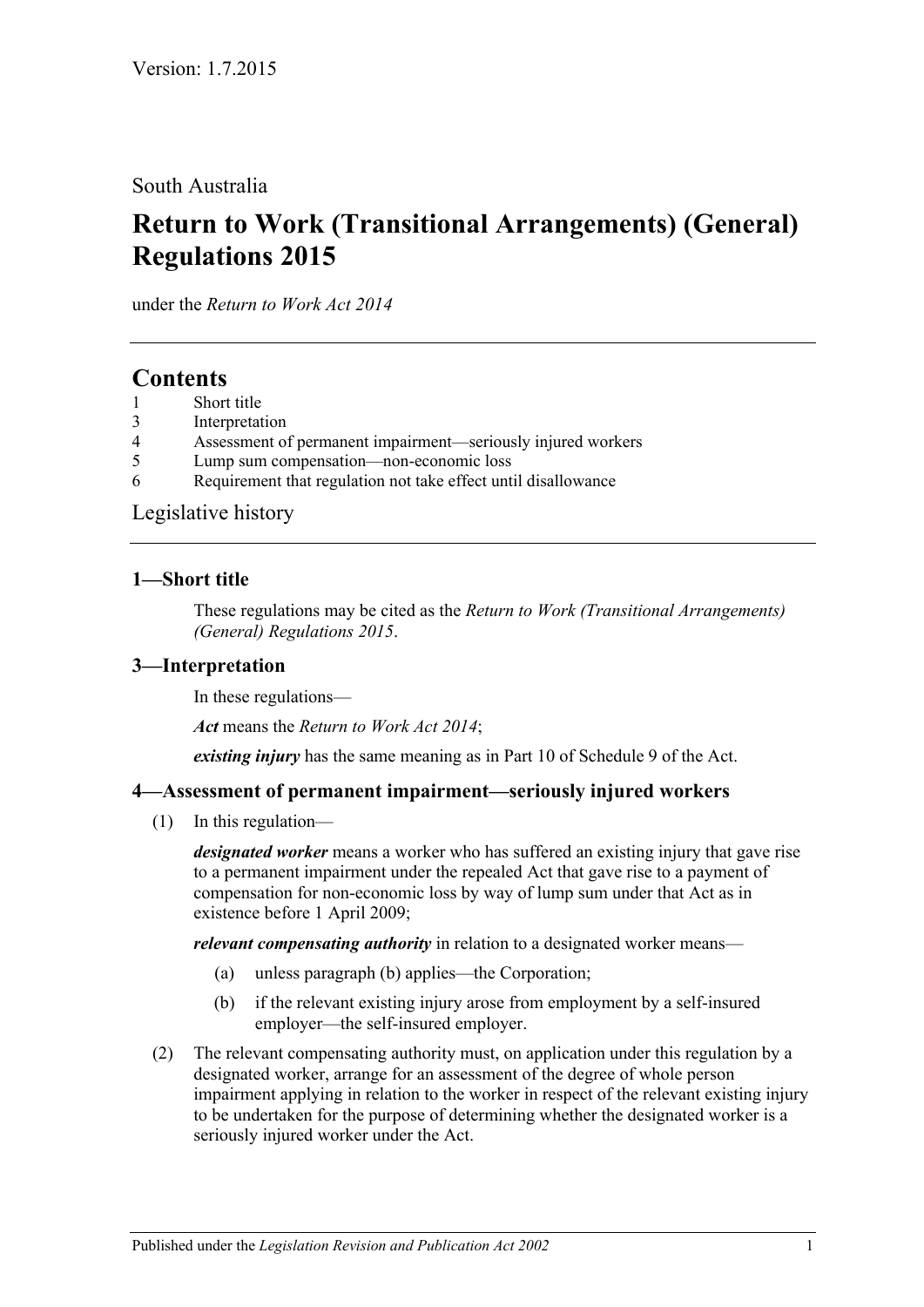- (3) An assessment under this regulation—
	- (a) must be made in accordance with the Impairment Assessment Guidelines; and
	- (b) must be made by a medical practitioner who holds an accreditation under section 22 of the Act,

(and an assessment will not be undertaken unless or until the Impairment Assessment Guidelines have been published and a suitable medical practitioner is available).

(4) This regulation does not apply in relation to a designated worker if the relevant compensating authority has notified the worker that the relevant compensating authority is willing to make a determination under clause 34(2) of Schedule 9 of the Act.

#### <span id="page-1-0"></span>**5—Lump sum compensation—non-economic loss**

(1) In this regulation—

<span id="page-1-1"></span>*relevant compensating authority* in relation to a worker means—

- (a) unless [paragraph](#page-1-1) (b) applies—the Corporation;
- (b) if the relevant existing injury arose from employment by a self-insured employer—the self-insured employer;

*2010 regulations* means the *[Workers Rehabilitation and Compensation](http://www.legislation.sa.gov.au/index.aspx?action=legref&type=subordleg&legtitle=Workers%20Rehabilitation%20and%20Compensation%20Regulations%202010)  [Regulations](http://www.legislation.sa.gov.au/index.aspx?action=legref&type=subordleg&legtitle=Workers%20Rehabilitation%20and%20Compensation%20Regulations%202010) 2010*.

- (2) The table set out in Schedule 4 of the 2010 regulations will continue to apply in respect of an existing injury—
	- (a) despite the revocation of those regulations by regulations under the *[Return to](http://www.legislation.sa.gov.au/index.aspx?action=legref&type=act&legtitle=Return%20to%20Work%20Act%202014)  [Work Act](http://www.legislation.sa.gov.au/index.aspx?action=legref&type=act&legtitle=Return%20to%20Work%20Act%202014) 2014*; and
	- (b) despite (if relevant) any assessment of a worker's degree of whole person impairment in respect of the existing injury being made under the *[Return to](http://www.legislation.sa.gov.au/index.aspx?action=legref&type=act&legtitle=Return%20to%20Work%20Act%202014)  [Work Act](http://www.legislation.sa.gov.au/index.aspx?action=legref&type=act&legtitle=Return%20to%20Work%20Act%202014) 2014* rather than under the repealed Act (and if such an assessment is made under the *[Return to Work Act](http://www.legislation.sa.gov.au/index.aspx?action=legref&type=act&legtitle=Return%20to%20Work%20Act%202014) 2014* in respect of an existing injury then regulation 39(1) and Schedule 4 of the 2010 regulations will apply as if any reference to a worker's whole of person impairment assessed under Part 4 Division 5 of the repealed Act were a reference to a worker's degree of whole person impairment assessed under Part 2 Division 5 of the *[Return to Work](http://www.legislation.sa.gov.au/index.aspx?action=legref&type=act&legtitle=Return%20to%20Work%20Act%202014)  Act [2014](http://www.legislation.sa.gov.au/index.aspx?action=legref&type=act&legtitle=Return%20to%20Work%20Act%202014)*).
- <span id="page-1-2"></span>(3) [Subregulation](#page-2-1) (4) applies (subject to [subregulation](#page-2-2) (5)) in relation to a worker in respect of an existing injury that has given rise to an entitlement to compensation for non-economic loss under section 43 of the repealed Act if—
	- (a) the existing injury has affected more than 1 part of the body; and
	- (b) there has been, before 1 July 2015, a determination under Part 4 Division 5 of the repealed Act, or an order of the Workers Compensation Tribunal, that has given rise to an entitlement to the payment of compensation under that Division but the determination or order (or a combination of both) has not covered all aspects of the non-economic loss suffered by the worker.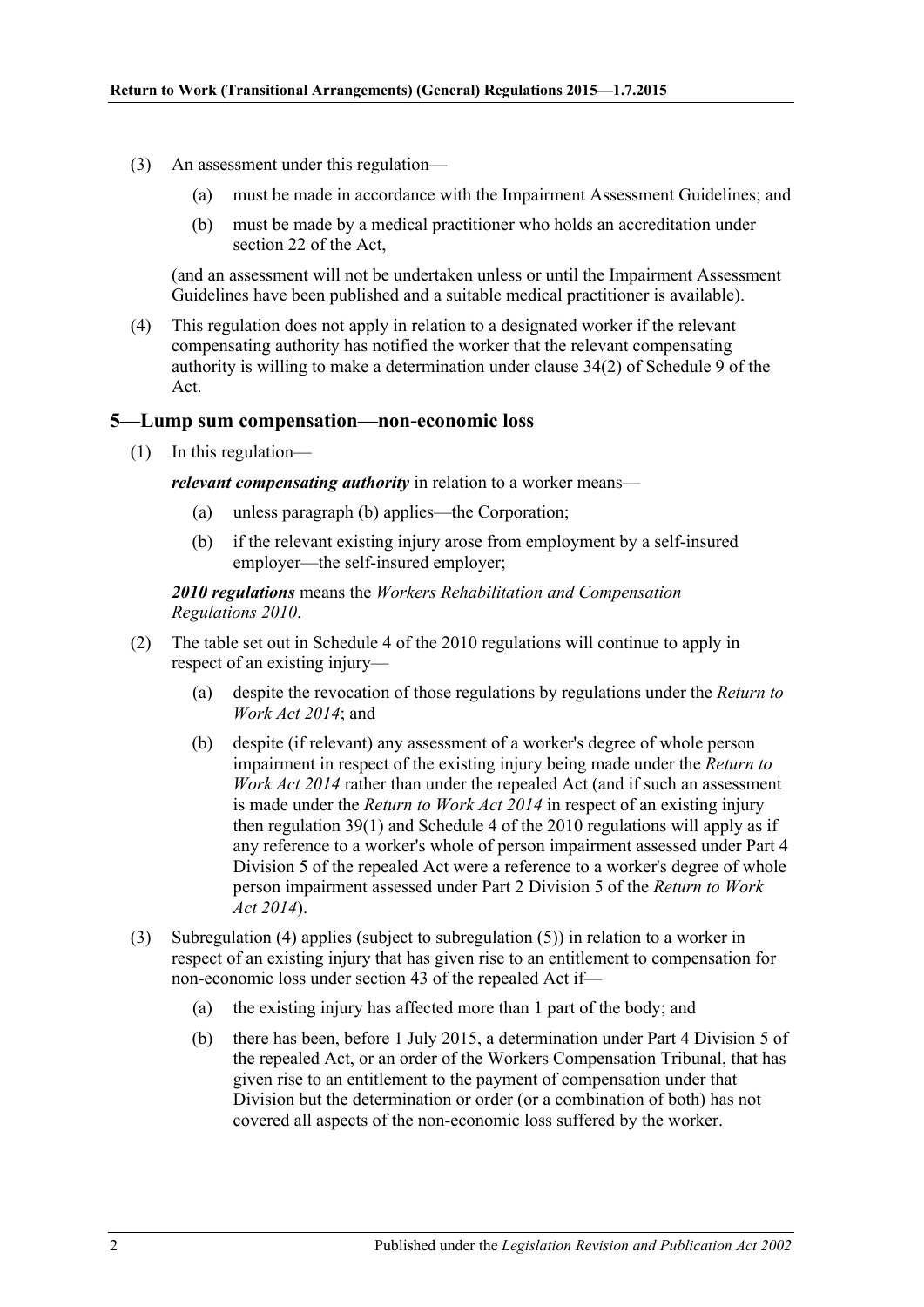- <span id="page-2-1"></span>(4) A worker to whom this subregulation applies may receive compensation for the non-economic loss to the extent that it has not been covered by a determination or order referred to in [subregulation](#page-1-2) (3) if—
	- (a) an application under this subregulation is made to the relevant compensating authority before 1 July 2016; and
	- (b) the injury to which the application relates has stabilised (whether before or after that date); and
	- (c) the relevant compensating authority is satisfied that the compensation for non-economic loss with respect to the injury to which the application relates is payable in accordance with the provisions of Part 4 Division 5 of the repealed Act (and the 2010 regulations in the manner contemplated by subregulation (2)).
- <span id="page-2-2"></span>(5) [Subregulation](#page-2-1) (4) does not apply in relation to—
	- (a) an aggravation, acceleration, exacerbation, deterioration or recurrence of an existing injury that occurs on or after 1 July 2015; or
	- (b) any *sequelae* that occurs on or after 1 July 2015.
- (6) For the purposes of section 97 of the Act, a decision on an application under [subregulation](#page-2-1) (4) is declared to be reviewable.

#### <span id="page-2-0"></span>**6—Requirement that regulation not take effect until disallowance**

- (1) Section 185(4) of the Act does not apply to a regulation made for the purposes of section 185(3)(k) of the Act that is expressed to come into operation on 1 July 2015.
- (2) Section 186(2) of the Act does not apply to a regulation made for the purposes of section 186(1)(i) of the Act that is expressed to come into operation on 1 July 2015.